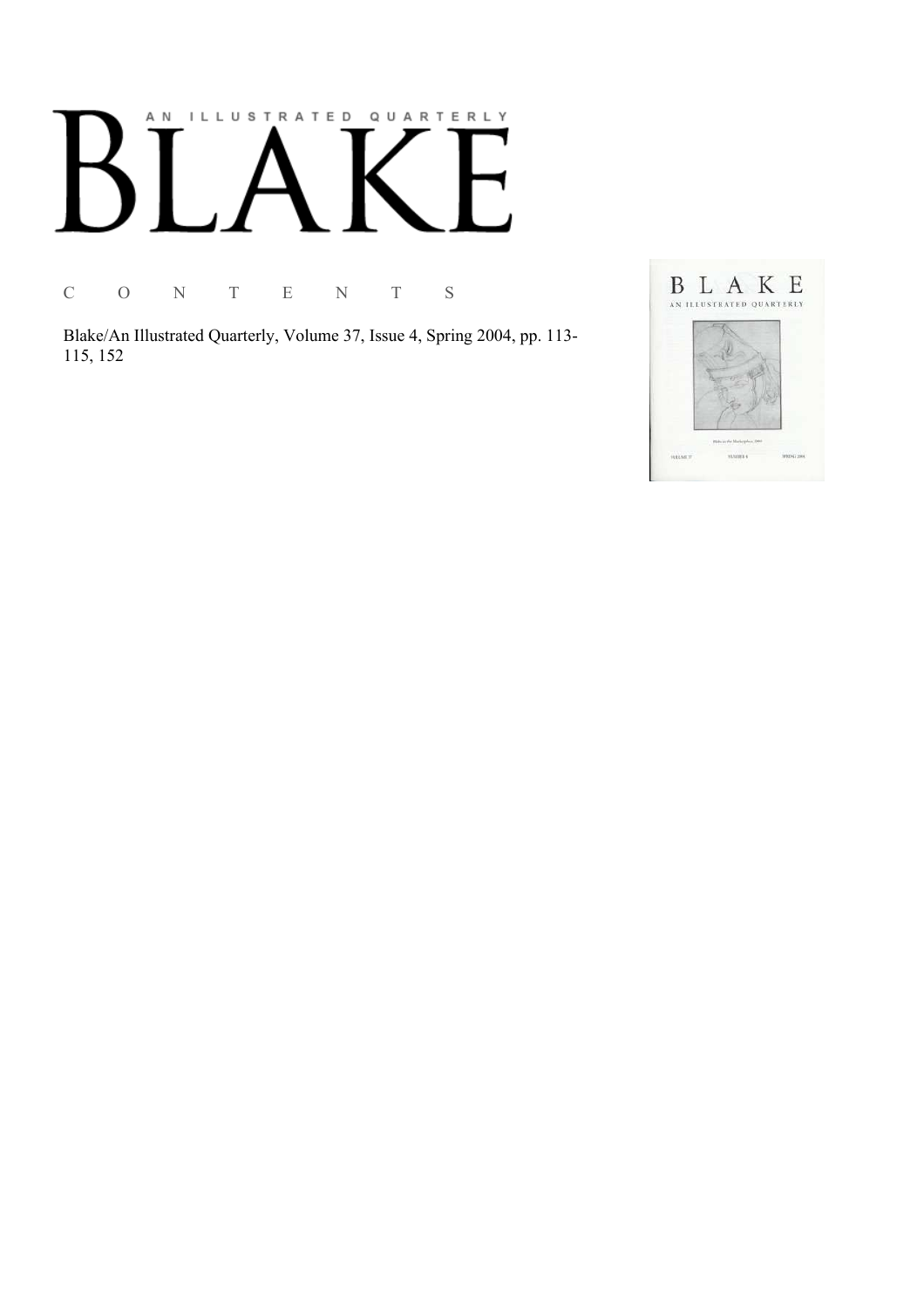## K E

## AN ILLUSTRATED QUARTERLY



Blake in the Marketplace, 2003

**VOLUME 37** 

NUMBER 4

**SPRING 2004**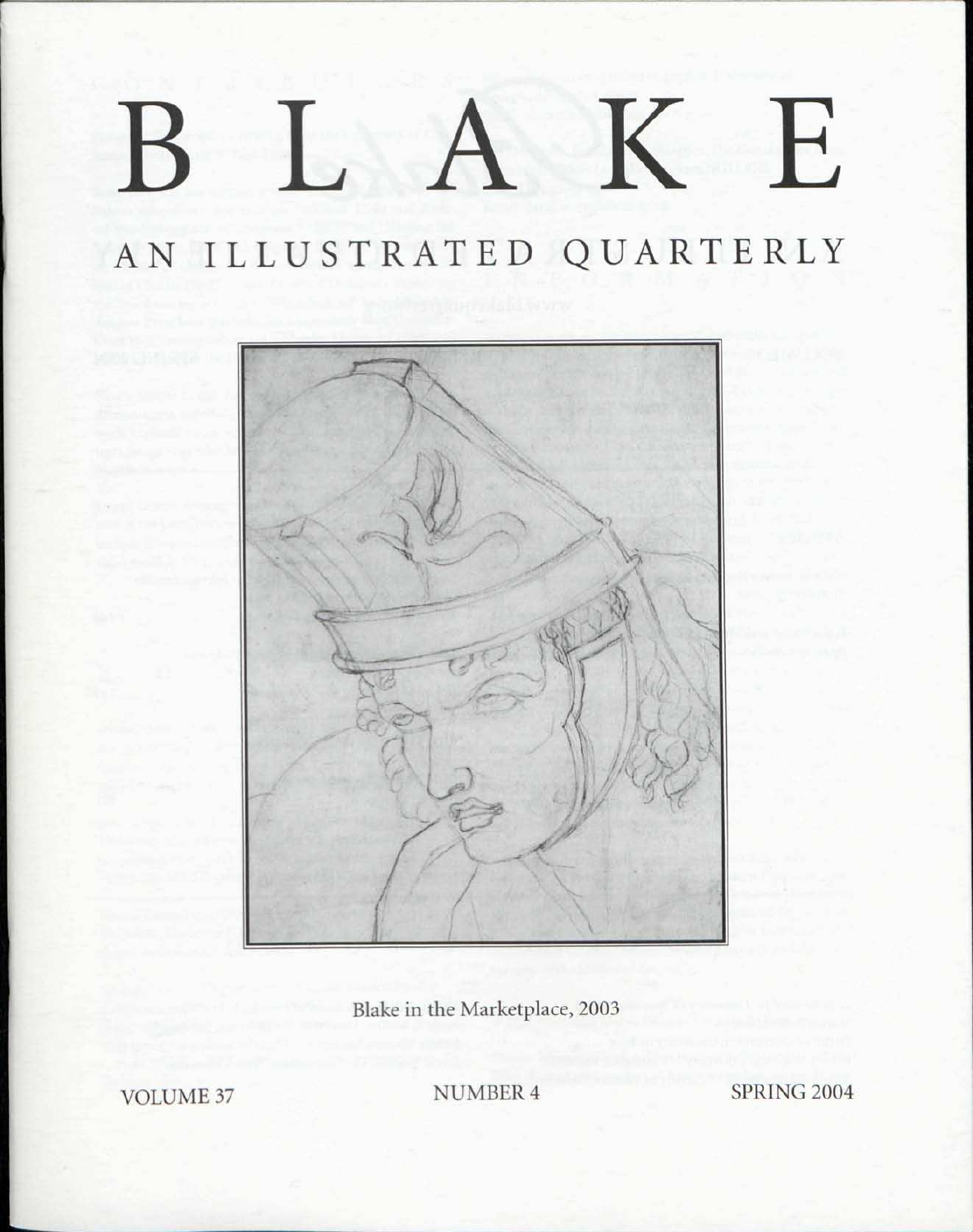

### AN ILLUSTRATED QUARTERLY

www.blakequarterly.org

VOLUME 37 NUMBER 4 SPRING 2004

*151* 

#### C O N T E N T S

#### Articles

Blake in the Marketplace, 2003 *By Robert N. Essick* 

Blake, Bacon and "The Devils Arse'  $By Robert W. Rix$ 

#### Reviews

*By G. E. Bentley, Jr.* 

| 116 | Dee Drake, Searing Apparent Surfaces: Infernal Females<br>in Four Early Works of William Blake |     |
|-----|------------------------------------------------------------------------------------------------|-----|
|     | Reviewed by Nancy Moore Goslee                                                                 | 144 |
| 137 | Subir Dhar, Burning Bright: William Blake and<br>the Poetry of Imagination                     |     |
|     | Reviewed by Daniel Gustav Anderson                                                             | 149 |
|     | Corrigenda & Addenda                                                                           |     |
|     | <b>Blake Records, Second Edition</b>                                                           |     |

#### ADVISOR Y BOAR D

G. E. Bentley, Jr., University of Toronto, retired Martin Butlin, London Detlef W. Dorrbecker, University of Trier Robert N. Essick, University of California, Riverside Angela Esterhammer, University of Western Ontario

Nelson Hilton, University of Georgia Anne K. Mellor, University of California, Los Angeles Joseph Viscomi, University of North Carolina at Chapel Hill David Worrall, The Nottingham Trent University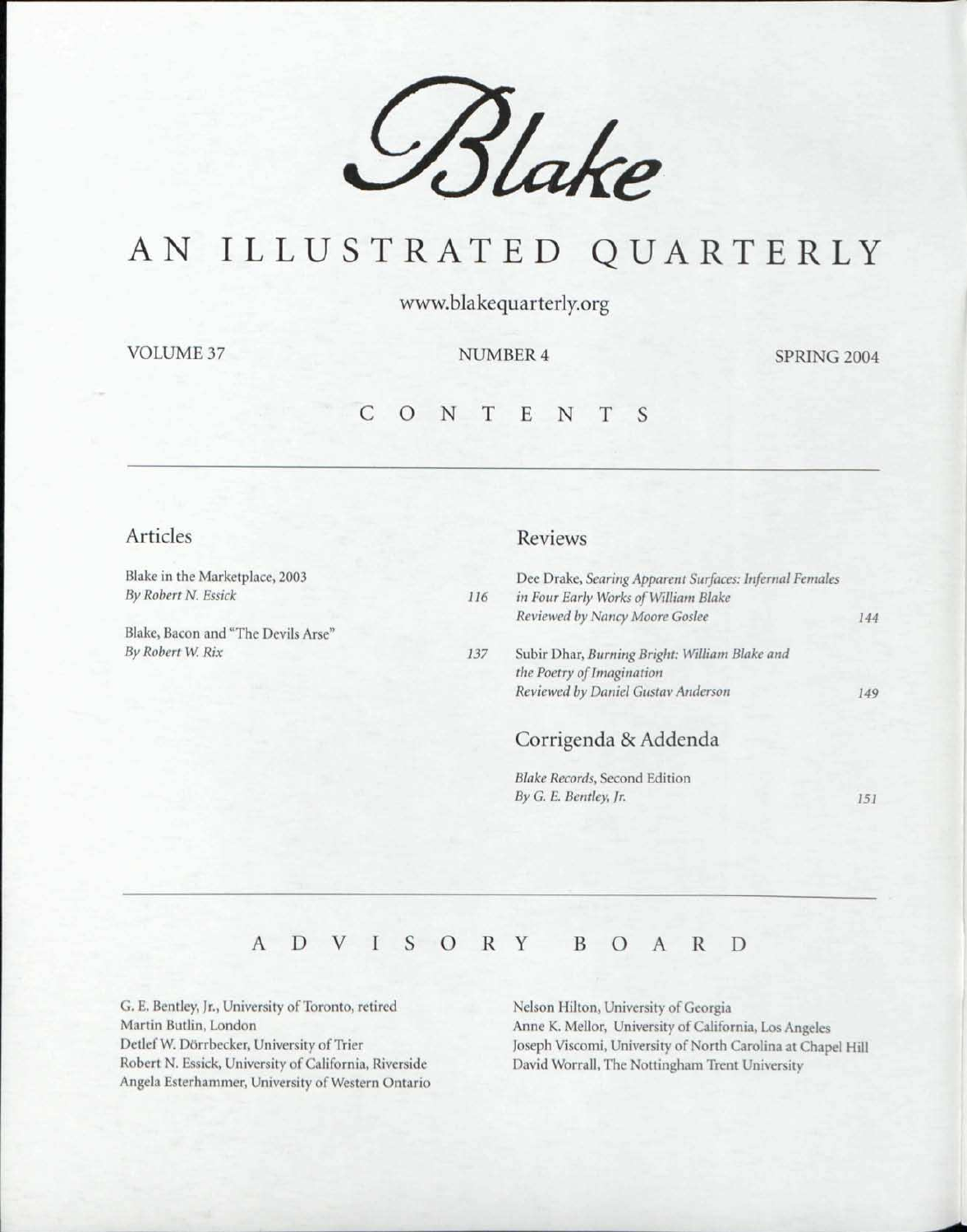#### CONTRIBUTOR S

ROBERT N. ESSICK will be retiring from the University of California, Riverside, on 30 June 2004.

ROBERT W. RIX has written several articles on Blake and religious subcultures, for example "William Blake and Radical Swedenborgianism," *Esoterica* 5 (2003) and "Healing the Spirit: William Blake and Magnetic Religion," *Romanticism on the Net* 25 (2002). He is the editor of an annotated edition of Charles Pigott's satire *A Political Dictionary Explaining the True Meaning of Words* (1795), which will be published by Ashgate Press later this year. Rix has recently been Carlsberg-Clare Hall Visiting Fellow at Cambridge University (2002-03) and is currently at the University of Copenhagen, Denmark.

NANCY MOORE GOSLEE has published widely on authors of the Romantic era, especially Blake and Percy Shelley. Her current work explores visual-verbal relationships, the materiality of texts, issues of gender, and Scottish cultural nationalism in the Napoleonic era.

DANIEL GUSTAV ANDERSON is a Ph.D. candidate in English literature at the University of Nevada, Reno. His research interests include literature inspired by prophecy, apocalypse, and the supernatural. He is also a published poet.

$$
E \quad D \quad I \quad T \quad O \quad R \quad S
$$

EDITORS: Morris Eaves and Morton D. Paley BIBLIOGRAPHER: G. E. Bentley, Jr. REVIEW EDITOR: Nelson Hilton ASSOCIATE EDITOR FOR GREAT BRITAIN: David Worrall

PRODUCTION OFFICE: Department of English, Morey 410, University of Rochester, Rochester NY 14627-0451 MANAGING EDITOR: Sarah Jones sjns@mail.rochester.edu TELEPHONE: 585/275-3820 FAX: 585/442-5769

Morris Eaves, Department of English, University of Rochester, Rochester NY 14627-0451 Email: meav@mail.rochester.edu

Morton D. Paley, Department of English, University of California, Berkeley CA 94720-1030 Email: mpaley@socrates.berkeley.edu

G. E. Bentley, Jr., 246 MacPherson Avenue, Toronto, Ontario M4V 1A2 Canada

Nelson Hilton, Department of English, University of Georgia, Athens GA 30602 Email: nhilton@english.uga.edu

David Worrall, Faculty of Humanities, The Nottingham Trent University, Clifton Lane, Nottingham NG11 8NS United Kingdom Email: david.worrall@ntu.ac.uk

#### INFORMATIO N

*BLAKE/AN ILLUSTRATED QUARTERLY* is published under the sponsorship of the Department of English, University of Rochester. Subscriptions are \$60 for institutions, \$30 for individuals. All subscriptions are by the volume (1 year, 4 issues) and begin with the summer issue. Subscription payments received after the summer issue will be applied to the current volume. Addresses outside the U.S., Canada, and Mexico require a \$15 per volume postal surcharge for surface delivery, or \$20 for airmail. Credit card payment is available. Make checks payable to *Blake/An Illustrated Quarterly.* Address all subscription orders and related communications to Sarah Jones, *Blake,* Department of English, University of Rochester, Rochester NY 14627-0451. Back issues are available; address Sarah Jones for information on issues and prices, or consult the web site.

MANUSCRIPTS are welcome in either hard copy or electronic form. Send two copies, typed and documented according to forms suggested in the *MLA Style Manual,* and with pages numbered, to either of the editors: Morris Eaves, Dept. of English, University of Rochester, Rochester NY 14627-0451; Morton D. Paley, Dept. of English, University of California, Berkeley CA 94720-1030. No articles will be returned unless accompanied by a stamped self-addressed envelope. For electronic submissions, you may send a diskette, or send your article as an attachment to an email message; please number the pages of electronic submissions. The preferred file format is RTF; other formats are usually acceptable.

INTERNATIONAL STANDARD SERIAL NUMBER: 0160-628x. *Blake/An Illustrated Quarterly* is indexed in the Modern Language Association's International Bibliography, the Modern Humanities Research Association's Annual Bibliography of English Language and Literature, American Humanities Index, Arts and Humanities Citation Index, Current Contents and the *Bibliography of the History of Art.* 

*©* 2004 Copyright Morris Eaves and Morton D. Paley

Cover: *Visionary Head: A Man Wearing a Tall Hat* (provisional title). Reproduced courtesy of Agnew's, London. See pp. 119-20.